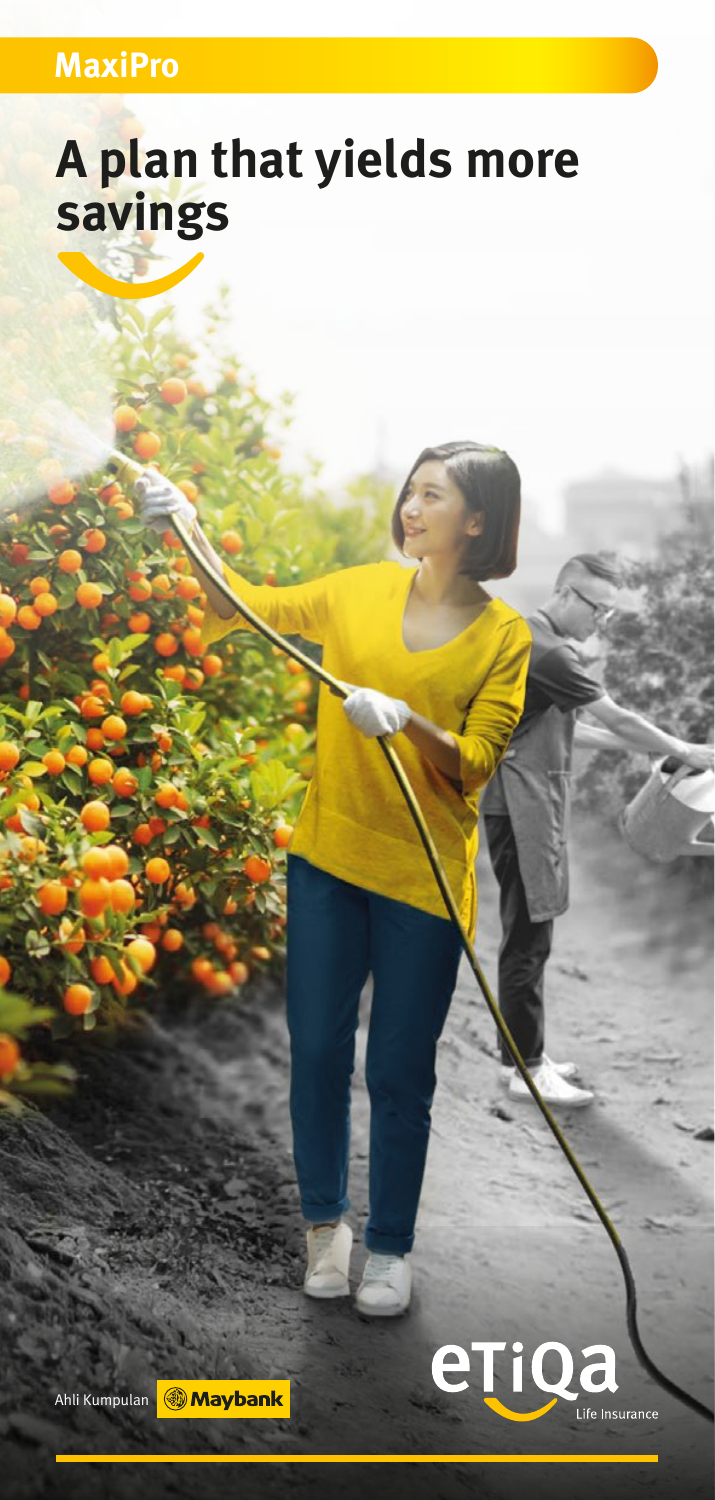# **Savings That Journey With You**

Save for a rainy day and also for things that truly matter to you and your family, such as vacations, children's education & retirement. With MaxiPro, an investment-linked plan and IL Savings Growth, a savings benefit add-on (premium paying), you are rewarded with guaranteed incremental cash payout. You'll be able to grow your savings every step of the way to ensure you can enjoy every special moment in your life.



#### **Guaranteed Approval**

Approval of all eligible applications are guaranteed for insured amounts of up to RM200,000.\*



## **Guaranteed Annual Cash Payout**

Guaranteed annual cash payout from the end of the 2nd policy year until your policy matures.\*



### **Guaranteed Maturity Payout**

Guaranteed maturity payout of up to 150% of total premiums paid (excluding any top-up of premiums).\*



#### **Guaranteed Insurance Charge Rates**

The insurance charge rates are guaranteed throughout the policy term and not subject to revisions.



#### **Flexible Premium Payment and Policy Terms**

Choice of 6 plans with minimum payment term of 8 years and long-term coverage of up to 30 years.

\*Benefits applicable with IL Savings Growth. Note: The key benefits above are subject to terms and conditions.

## **Eligibility**

You are eligible to apply for the plan for yourself, or your spouse before the age of 65, or your children before the age of 17.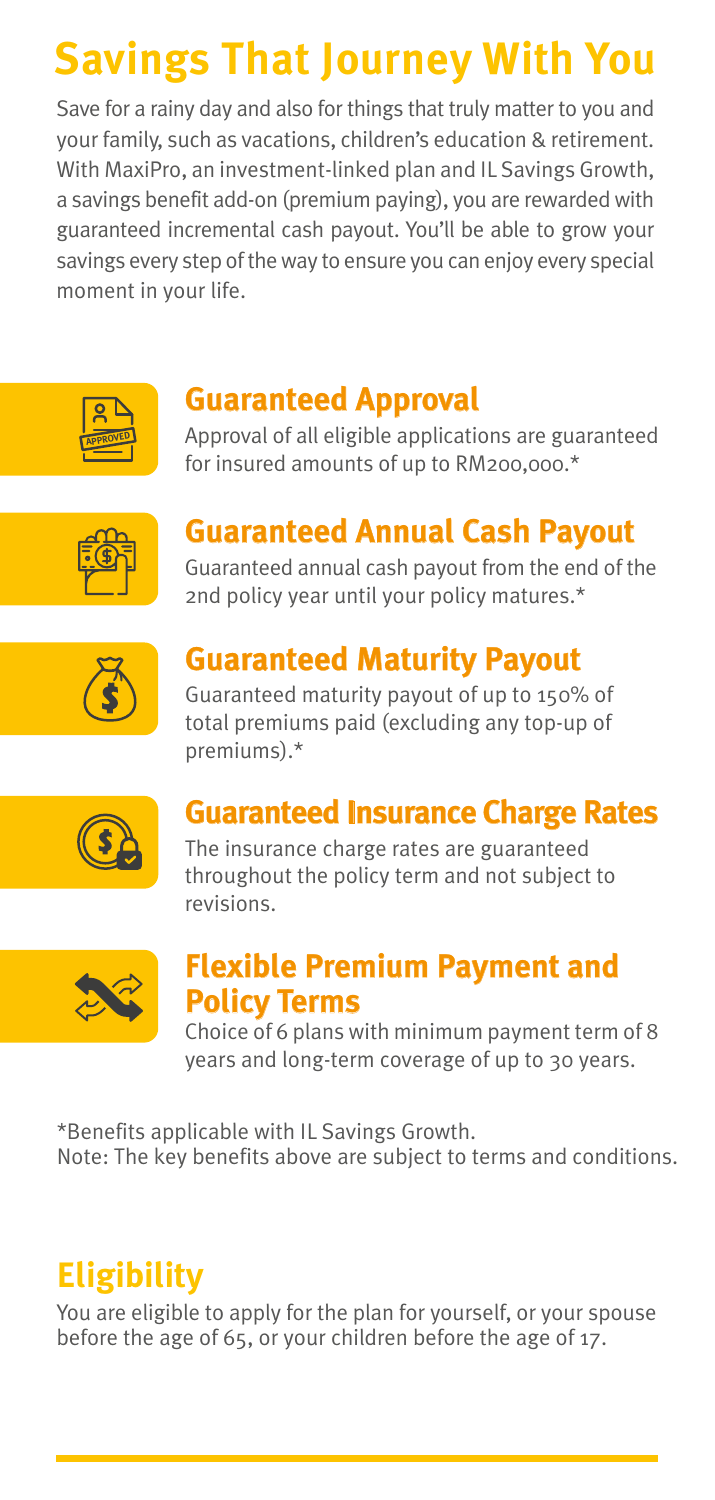### **Savings with Short-Term Premium Payment, Annual Guaranteed Cash Payout and Guaranteed Maturity Payout**





#### **Savings with Long-Term Premium Payment, Annual Guaranteed Cash Payout and Guaranteed Maturity Payout**



| <b>Details</b>                                                | <b>Guaranteed</b><br><b>Payout</b> | <b>Potential Investment</b><br><b>Payout At Maturity</b><br>(Non-Guaranteed) |                                        |
|---------------------------------------------------------------|------------------------------------|------------------------------------------------------------------------------|----------------------------------------|
|                                                               |                                    | <b>Low Scenario</b><br>$(2%$ per annum)                                      | <b>High Scenario</b><br>(5% per annum) |
| <b>Total Annual</b><br><b>RM100,000</b><br><b>Cash Payout</b> |                                    |                                                                              |                                        |
| <b>Maturity</b><br><b>Payout</b>                              | <b>RM100,000</b>                   | RM24,796                                                                     | RM52,516                               |
| <b>Total Potential Payout</b>                                 |                                    | RM224,796                                                                    | RM252,516                              |

**Note:** Potential investment payout is non-guaranteed and subject to the performance of selected fund.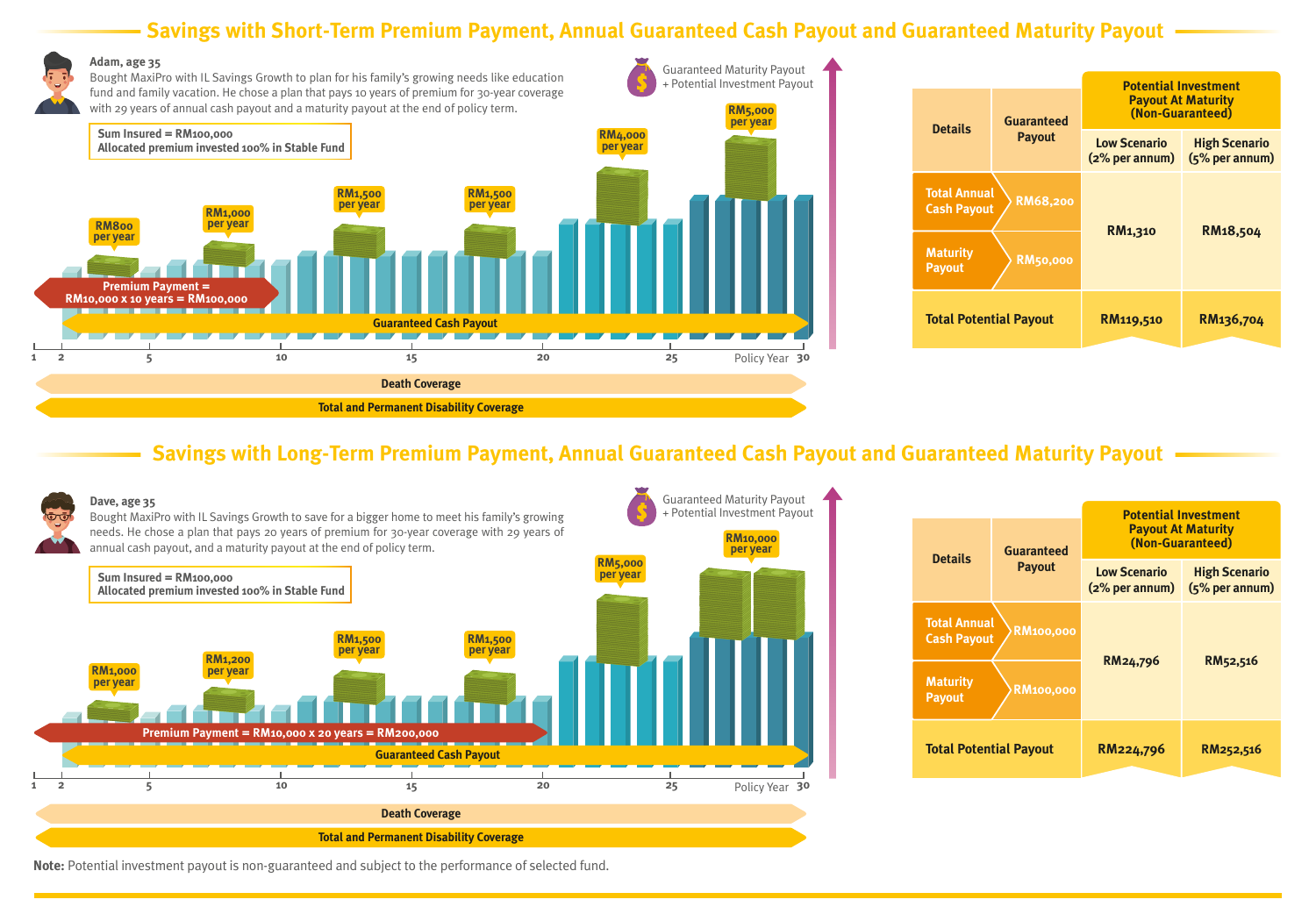#### **Savings with Guaranteed Lump Sum Maturity Payout**



#### **Sue, age 30**

Bought MaxiPro with IL Savings Growth to prepare for her future retirement plans. She chose to invest in a plan with 20-year payment term, 30-year coverage, and pays a lump sum at maturity.



| <b>Details</b>                                      | <b>Guaranteed</b><br><b>Payout</b> | <b>Potential Investment</b><br><b>Payout At Maturity</b><br>(Non-Guaranteed) |                                          |
|-----------------------------------------------------|------------------------------------|------------------------------------------------------------------------------|------------------------------------------|
|                                                     |                                    | <b>Low Scenario</b><br>$(2%$ per annum)                                      | <b>High Scenario</b><br>$(5%$ per annum) |
| <b>Lump Sum</b><br><b>Maturity</b><br><b>Payout</b> | <b>RM250,000</b>                   | RM33,106                                                                     | RM60.822                                 |
| <b>Total Potential Payout</b>                       |                                    | RM283,106                                                                    | RM310,822                                |

**Note:** Potential investment payout is non-guaranteed and subject to the performance of selected fund.

All scenarios mentioned are to show the impact of different investment return rate during high and low investment return environment. The actual return rates may be higher or lower than the chosen rates.

This is an insurance product that is tied to the performance of underlying assets and is not a pure investment product such as unit trust.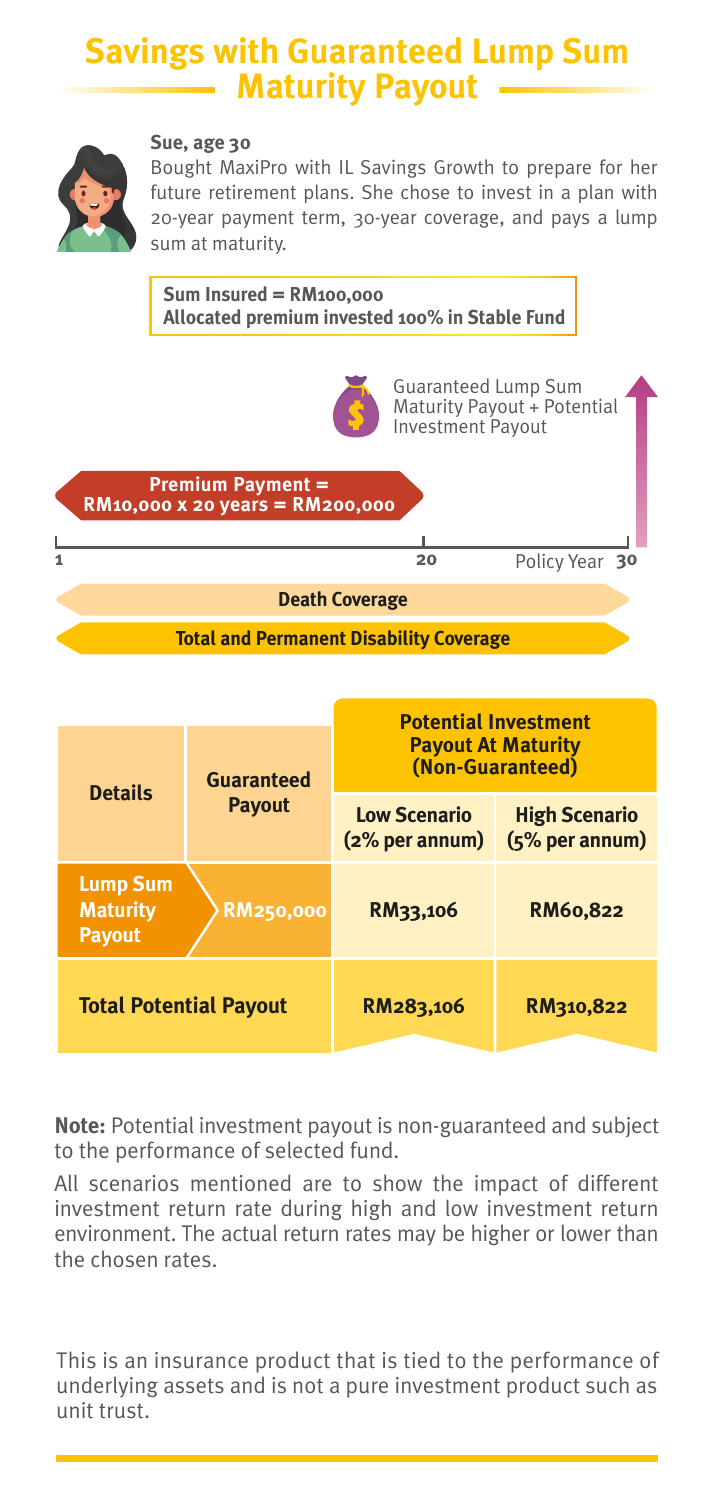For more details, terms and conditions, please refer to your Etiqa Life Insurance Agent below: